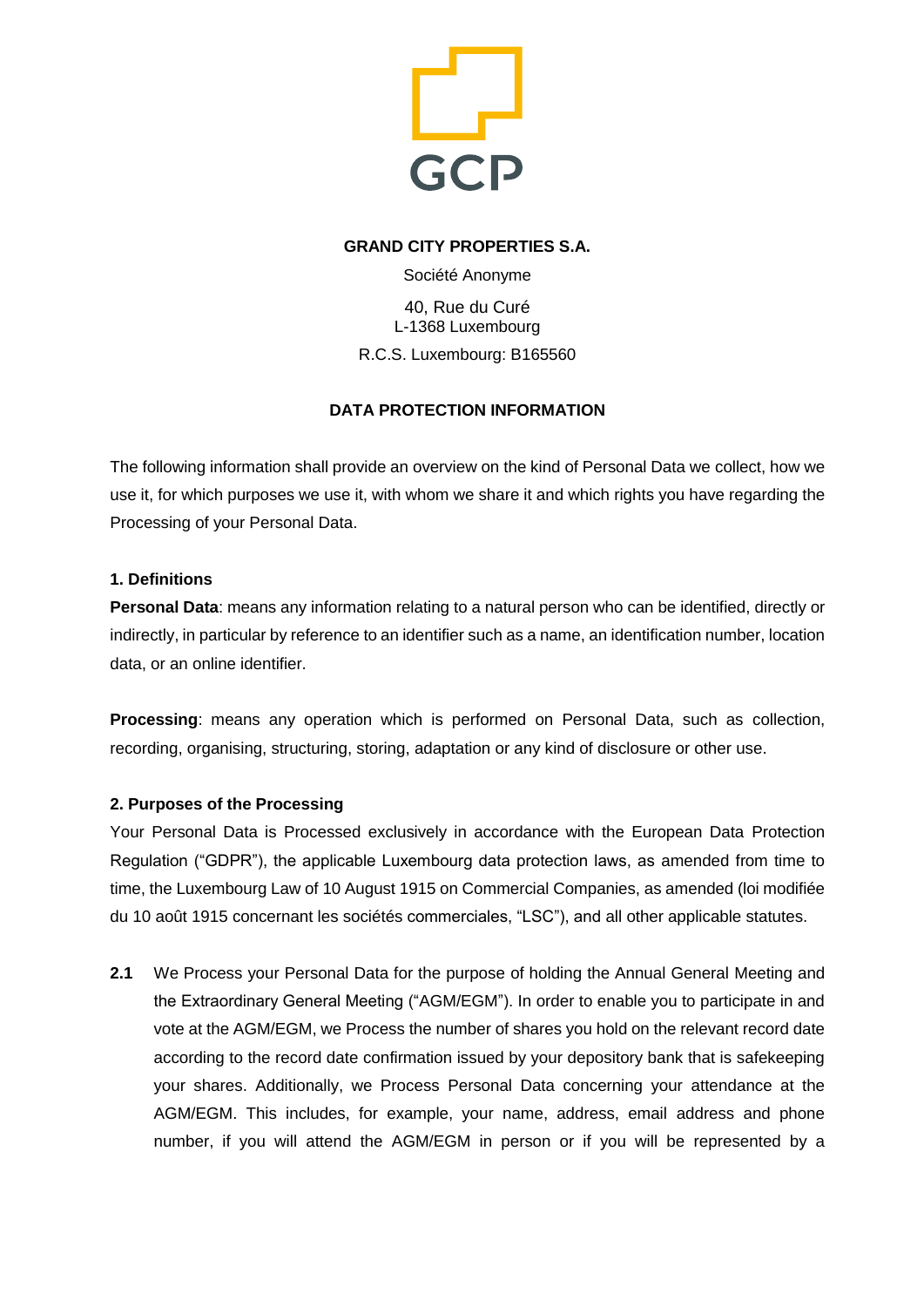proxyholder in relation to such proxyholder, and, if applicable, the voting instructions you provided to your proxyholder. The legal basis for this Processing is Art. 6 (1) 1 lit. c GDPR in connection with Art. 5 (3) and Art. 9 of the Luxembourg law of 24 May 2011 on the exercise of certain rights of shareholders in general meetings of listed companies, as amended, and Art. 450-1 (2) LSC. Your Personal Data (in particular, your name, e-mail address and IP address) may also be Processed for the purpose of holding virtual AGM/EGMs with webconferencing tools. The legal basis for this Processing Activity is Art. 6 (1) 1 lit. f GDPR. We have a legitimate interest in enabling Virtual AGM/EGMs to run smoothly (without the physical presence of shareholders or their proxies) and in compliance with applicable laws and regulations.

- **2.2** Moreover, the above mentioned Personal Data as well as your voting decisions will be Processed in order to publish the attendance percentage and the voting results of our AGM/EGM. The legal basis for this Processing is Art. 6 (1) 1 lit. c GDPR in connection with Art. 11 of the Luxembourg law of 24 May 2011 on the exercise of certain rights of shareholders in general meetings of listed companies, as amended.
- **2.3** In some cases, we may be legally obliged to Process additional Personal Data, notably in connection with any laws applicable to issuers whose securities are listed on a regulated market. However, we will contact you prior to Processing your Personal Data for any purpose not listed above.

#### **3. Disclosure of Personal Data**

**3.1** We ensure that your Personal Data is only Processed in accordance with the applicable data protection laws. Therefore, your Personal Data will be disclosed only insofar as reasonably necessary for the purposes set out in this Data Protection Notice. Within the scope of our data processing activities, your Personal Data may be disclosed to authorities in Luxembourg, and to our auditors and legal advisors, any Luxembourg notary and/or corporate service providers for the purposes of holding and organizing the AGM/EGM. The legal basis for this Processing is Art. 6 (1) 1 lit. c GDPR in connection with Art. 11 of the Luxembourg law of 24 May 2011 on the exercise of certain rights of shareholders in general meetings of listed companies, as amended, and Art. 6 (1) 1 lit. f GDPR. We have a legitimate interest to obtain consultancy in organizing and conducting the AGM/EGM. We may also disclose your Personal Data to technical service providers that we use for holding and organizing a virtual AGM/EGM via web conference. The legal basis for this disclosure is Art. 28 GDPR in connection with the data processing agreement between Grand City Properties S.A. and these service providers.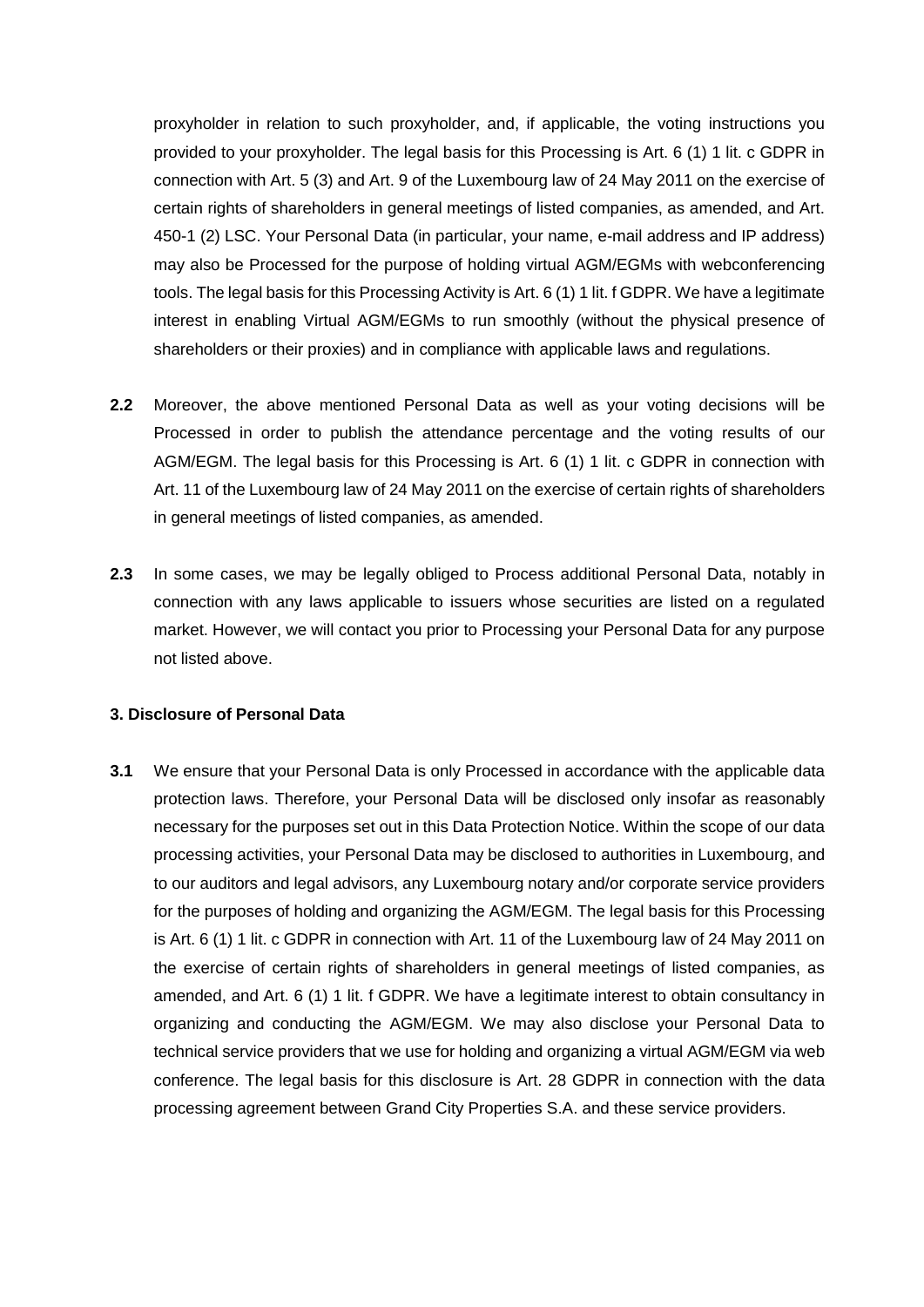**3.2** Your Personal Data will not be transmitted to countries outside of the European Union or to any international organisations.

### **4. Retention Periods**

We strive to limit our Data Processing Activities with respect to your Personal Data. Your Personal Data will, therefore, be retained only for as long as necessary for the purposes for which we have collected it and as long as required by statutory retention provisions and will be deleted afterwards. Insofar as we are subject to legal accountability obligations, your Personal Data affected by these accountability obligations will be retained for 10 years.

### **5. Obligation for the Provision of Personal Data**

As a shareholder you are obliged to provide us the Personal Data set out above.

## **6. Your Rights**

Depending on the specifics of the case, you may be entitled to exercise some or all of the following rights. You may:

- require confirmation as to whether or not Personal Data concerning you is undergoing Processing, and where that is the case, require access to the Personal Data retained and additional information via a copy that is provided free of charge;
- request proper rectification, erasure or restriction of your Personal Data, e.g. because it is incomplete or inaccurate, it is no longer needed for the purposes for which it was collected, or you have taken advantage of an existing right to object to the Data Processing; in case the Personal Data is Processed by third parties, your request for rectification, erasure or restriction will be forwarded also to such third parties unless this proves impossible or involves disproportionate effort;
- take legal actions in relation to any potential breach of your rights regarding the Processing of your Personal Data, as well as to lodge complaints before the competent Data Protection Regulators; and/or require not to be subject to any automated decision making, including profiling (automatic decisions based on Data Processing by automatic means, for the purpose of assessing several personal aspects) which produce legal effects on you or affects you with similar significance.

Additionally, you are entitled to: